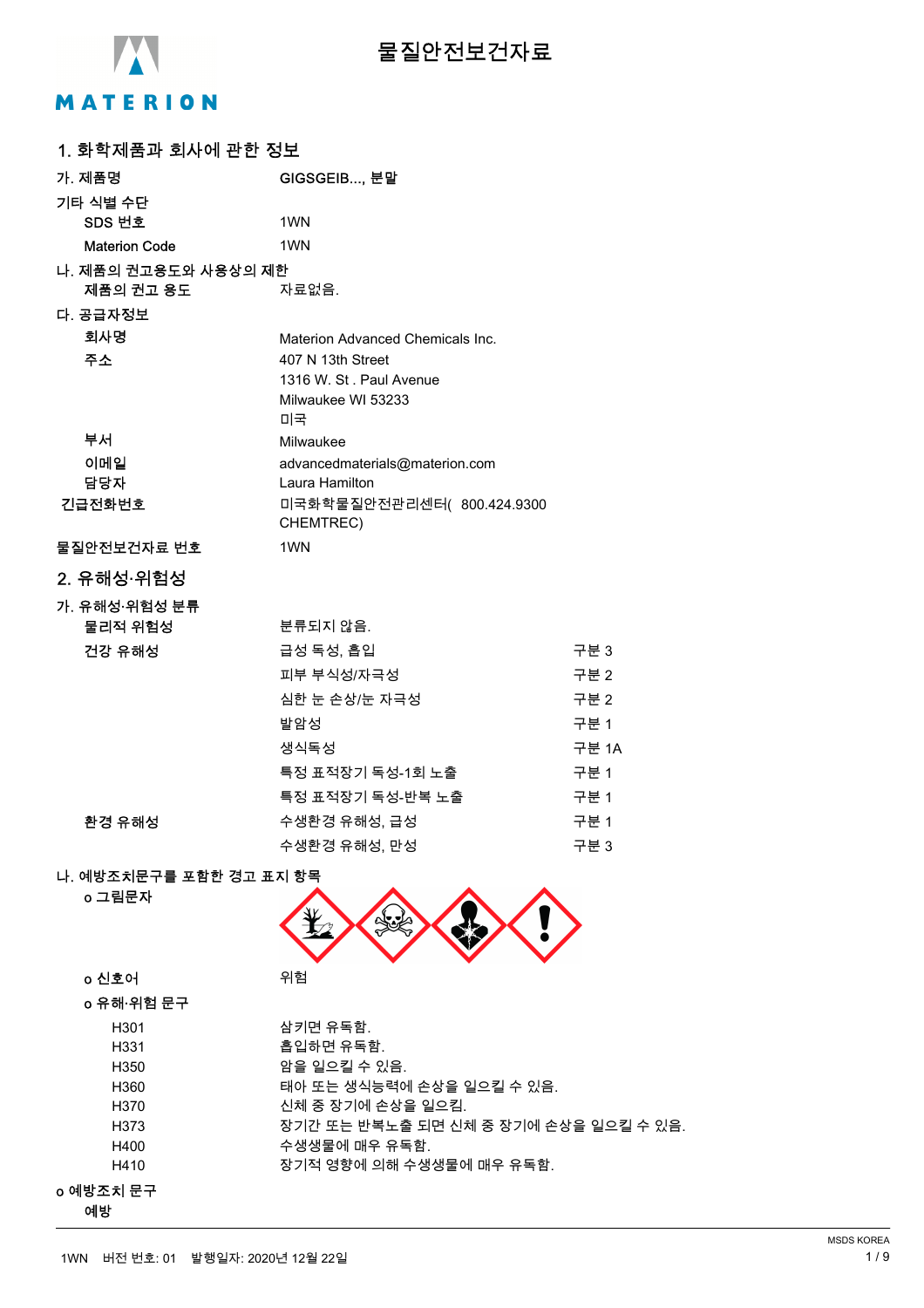| P <sub>201</sub>                                            | 사용 전 취급 설명서를 확보하시오.                                                                                                                                                                      |
|-------------------------------------------------------------|------------------------------------------------------------------------------------------------------------------------------------------------------------------------------------------|
| P <sub>202</sub>                                            | 모든 안전 예방조치 문구를 읽고 이해하기 전에는 취급하지 마시오.                                                                                                                                                     |
| P <sub>260</sub>                                            | (분진·흄·가스·미스트·증기·스프레이)를(을) 흡입하지 마시오.                                                                                                                                                      |
| P <sub>261</sub>                                            | 분진의 흡입을 피하시오.                                                                                                                                                                            |
| P <sub>264</sub>                                            | 취급 후에는 취급 부위를 철저히 씻으시오.                                                                                                                                                                  |
| P270                                                        | 이 제품을 사용할 때에는 먹거나, 마시거나 흡연하지 마시오.                                                                                                                                                        |
| P271                                                        | 옥외 또는 환기가 잘 되는 곳에서만 취급하시오.                                                                                                                                                               |
| P273                                                        | 환경으로 배출하지 마시오.                                                                                                                                                                           |
| P <sub>280</sub>                                            | (보호장갑·보호의·보안경·안면보호구)를(을) 착용하시오.                                                                                                                                                          |
| 대응                                                          |                                                                                                                                                                                          |
| P301 + P310<br>P330                                         | 삼켰다면 즉시 의료기관(의사)의 진찰을 받으시오.<br>입을 씻어내시오.                                                                                                                                                 |
| P304 + P340                                                 | .흡입한 경우: 환자를 신선한 공기가 있는 곳으로 옮기고 호흡하기 편하게 할 것.                                                                                                                                            |
| P311                                                        | 의료기관(의사)의 진찰을 받으시오.                                                                                                                                                                      |
| P391                                                        | 누출물을 모으시오.                                                                                                                                                                               |
| 저장                                                          |                                                                                                                                                                                          |
| $P403 + P233$                                               | 용기는 환기가 잘 되는 곳에 단단히 밀폐하여 저장하시오.                                                                                                                                                          |
| P405                                                        | 잠금장치가 있는 저장장소에 저장하시오.                                                                                                                                                                    |
| 폐기                                                          |                                                                                                                                                                                          |
| P501                                                        | (관련 법규에 명시된 내용에 따라) 내용물과 용기를 폐기하시오.                                                                                                                                                      |
| 다. 유해성•위험성 분류기준에<br>포함되지 않는 기타<br>유해성•위험성(예 : 분진폭발<br>위험성): | 알려지지 않음.                                                                                                                                                                                 |
| 보충정보                                                        | 혼합물의 78.84 %가 급성 경구 독성이 알려지지 않은 성분들로 구성됨. 혼합물의 100 %가 급성<br>경피 독성이 알려지지 않은 성분들로 구성됨. (혼합물의 42.86 %가 급성 수생환경 유해성이<br>알려지지 않은 성분들로 구성됨.) (혼합물의 42.86 %가 만성 수생환경 유해성이 알려지지 않은<br>성분들로 구성됨.) |

For further information, please contact the Product Stewardship Department at +1.800.862.4118.

# 3. 구성성분의 명칭 및 함유량

| 화학물질명 | 관용명 및 이명 | CAS 번호     | 식별번호                        | 함유량(%) |
|-------|----------|------------|-----------------------------|--------|
| 안티몬   |          | 7440-36-0  | KE-01834                    | < 14   |
| 텔루르   |          | 13494-80-9 | KE-33095                    | < 14   |
| 비소    |          | 7440-38-2  | KE-01933,<br>$97 - 1 - 119$ |        |
| 인듐    |          | 7440-74-6  | KE-20985                    |        |
| 셀레늄   |          | 7782-49-2  | KE-30924,<br>$97 - 1 - 134$ |        |

# 4. 응급조치 **요령**

| 가. 눈에 들어갔을 때   | 눈을 문지르지 말 것. 물로 헹굴 것. 자극이 발생하거나 지속될 경우 의사의 진료를 받을 것.                                                                                                                                                   |
|----------------|--------------------------------------------------------------------------------------------------------------------------------------------------------------------------------------------------------|
| 나. 피부에 접촉했을 때  | 비누와 물로 씻어 낼 것. 자극이 발생하거나 지속될 경우 의사의 진료를 받을 것.                                                                                                                                                          |
| 다. 흡입했을 때      | 시선한 공기가 있는 곳으로 옮기고 호흡하기 쉬운 자세로 안정을 취하시오. 필요한 경우 산소를<br>공급하거나 인공호흡을 실시할 것. 피해자가 물질을 흡입한 경우에는 구강 대 구강법을 사용하지<br>말 것. 단방향 밸브나 다른 호흡 의료 장치가 달린 포켓 마스크를 사용하여 인공 호흡을 시킬 것.<br>의료기관(의사)의 진찰을 받으시오.            |
| 라. 먹었을 때       | 즉시 의사 또는 중독센터에 연락할 것, 입을 씻어내시오. 독극물 관리 센터의 조치 없이는 구토를<br>유발하지 말 것. 환자가 토하는 경우, 구토물이 폐로 들어가지 않도록 머리를 낮출 것. 피해자가<br>물질을 삼킨 경우에는 구강 대 구강법을 사용하지 말 것. 단방향 밸브나 다른 호흡 의료 장치가 달린<br>포켓 마스크를 사용하여 인공 호흡을 시킬 것. |
| 마. 기타 의사의 주의사항 | 일반적인 지원 방식을 제공하고 증상에 따라 치료하십시오. 피해자를 따뜻하게 유지할 것. 부상자를<br>지속적으로 관찰할 것. 증상은 지연되어서 나타날 수 있음.                                                                                                              |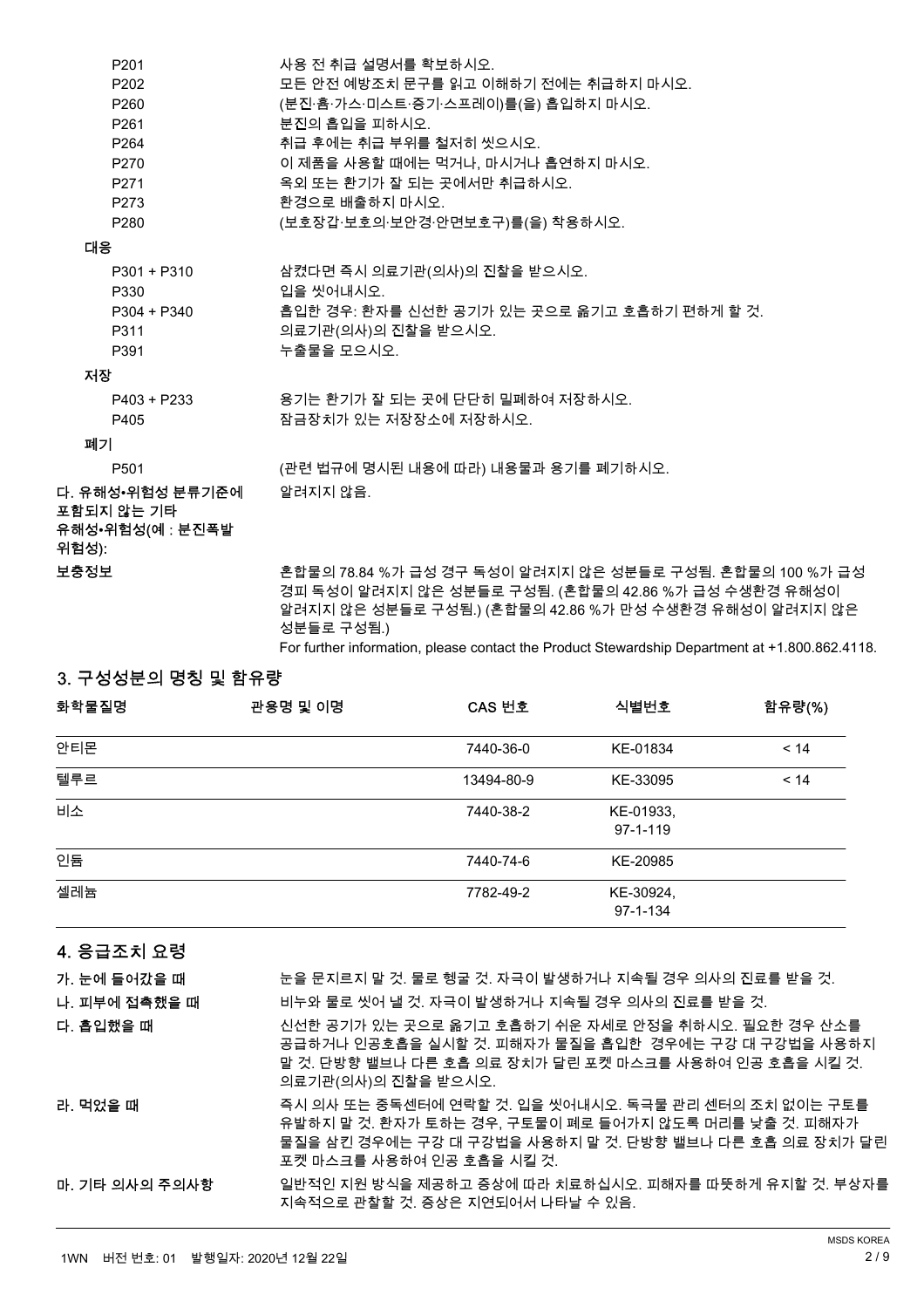가장 중요한 증상/영향, 급성 및 두통. 장기간 노출되면 만성영향을 일으킬 수 있음.

지연된

일반적인 조치사항

노출되거나 노출이 우려되면 의학적인 조치·조언을 구하시오. 불편함을 느끼면, 의사의 진찰을 받을 것 (가능하면 라벨의 표시사항을 보여줄 것). 의사에게 사용된 물질에 대해 알리고 예방 조치를 취할 수 있도록 할 것. 본 물질안전보건자료를 담당 의사에게 보일 것.

- 5. 폭발·화재시 대처방법
- 가. 적절한 (및 부적절한) 소화제 놶놽뼑 ꭁ쀉뇑 붡ꎅ. ꜹꎅ. 넩ꩥ쀉멹ꭁ(CO2).

부적절한 소화제 <u>가는 그 압</u>실수시 화재가 확산되므로 고압 살수 방법으로 화재를 진압하지 말 것.

#### 나. 화학물질로부터 생기는 특정 화재 발생시, 건강에 유해한 가스가 생성될 수 있음.

유해성 (예: 연소시 발생

#### 유해물질)

#### 다. 화재 진압 시 착용할 보호구 및 예방조치 **착용할 보호구 ପ** 기호 화재 발생시 공기호흡기와 전신 보호복을 사용할 것

|      | .                                   |  |
|------|-------------------------------------|--|
| 예방조치 | -위험없이 처리할 수 있으면 용기를 화재 지역으로부터 옮길 것. |  |

- 넱ꗍ 쀉녡 낹뾍ꫦ 뱮뇊 쀉녡 鿅鱉 붢ꗑ 낹뾍넩 ꐺ겑鷍덵 껿넁.
- 특정 방법 する いち ぶ 조준 소방 절차를 준수하고 기타 관여된 물질의 위험성을 고려할 것.

#### 6. 누출사고시 대처방법

- 필요없는 인원은 멀리 대피시킬 것. 누출 지역으로부터 바람이 부는 반대 방향으로 사람들을 대피시킬 것. 소지하는 동안 적절한 보호 장비 및 보호복을 착용할 것. 분진의 흡입을 피할 것. 적절하게 환기가 되도록 할 것. 누출정도가 심각해서 통제할 수 없다면, 관할기관에 보고해야 함. 개인 보호구에 관한 사항은 MSDS 제8항을 참조할 것. 가. 인체를 보호하기 위해 필요한 조치 사항 및 보호구
- 환경으로 배출하지 마시오. 모든 환경적 누출에 대해 적절한 매니저급 또는 관리자급 인원에게 통보할 것. 안전하게 처리하는 것이 가능하면, 추가 누설 또는 누출을 방지할 것. 하수도, 수로 또는 지하로 방출시키지 말 것. 나. 환경을 보호하기 위해 필요한 조치사항
- 공기 중에 분진의 분산을 피할 것(예 : 압축 공기로 표면의 분진 청소). 제품이 배수로로 유입되지 않도록 할 것. 위험없이 할 수 있는 경우 누출물을 막을 것. 다. 정화 또는 제거 방법

대량 누출 : 물로 적시고 추후 처리를 위해 제방을 쌓을 것. 질석. 마른 모래나 흙에 흡수시켜서 용기에 담을 것. 폐기물 용기로 물질을 처리합니다. 제품을 수거 후 누출 지역을 물로 세척할 것.

소량 누출: 누출물을 쓸거나 진공청소기를 이용하여 수거한 후 적절한 용기에 담아 폐기할 것. 흡착재질(예, 천, 플리스(fleece))로 닦아낼 것, 잔여 오염을 제거하기 위해 표면을 철저히 세척할 것.

절대로 엎질러 진 것을 다시 사용하려고 본래 용기에 넣지 말 것. 차폐되고 표시된 적절한 용기에 물질을 보관하십시오. 폐기물 처리에 관한 사항은 MSDS 제13항을 참조할 것.

#### 7. 취급 및 저장방법

가. 안전취급요령

사용 전 취급 설명서를 확보하시오. 모든 안전 예방조치 문구를 읽고 이해하기 전에는 취급하지 마시오. 분진 생성 및 축적을 최소화시킬 것. 먹거나 삼키지 말아야 함. 분진의 흡입을 피하시오. 장기간 노출을 피할 것. 사용할 때에는 먹거나 마시거나 흡연하지 말 것. 임산부는 이 제품을 취급하지 말 것. 가능할 경우 밀폐된 시스템에서 취급되어야 함. 옥외 또는 환기가 잘 되는 곳에서만 취급하시오. 적합한 개인 보호장비를 착용할 것. 취급 후에는 손을 철저히 씻으시오. 환경으로 배출하지 마시오. 올바른 산업 위생 절차를 준수할 것.

#### 잠금장치가 있는 저장장소에 저장하시오. 완전히 밀폐된 원래 용기에 저장할 것. 환기가 잘 되는 곳에 보관하시오. 양립할 수 없는 물질과 멀리하여 보관할 것 (본 MSDS의 10항을 참조). 나. 안전한 저장 방법 (피해야 할 조건을 포함함)

#### 8. 노출방지/개인보호구

#### 가. 화학물질의 노출기준, 생물학적 노출기준 등

### 화학물질 및 물리적인자의 노출기준 구성성분 - 한 대학 - 대학 - 중류 - 한 대학 - 대학 - 대학 - 대학 - 한 대학 - 한 대학 - 한 대학 - 한 대학 - 한 대학 - 한 대학 ꟹꭁ (CAS 7440-38-2) TWA 0.01 mg/m3 ꫵꆽ鰹 (CAS 7782-49-2) TWA 0.2 mg/m3 안티몬 (CAS 7440-36-0) TWA TWA 0.5 mg/m3 TWA 2001 mg/m3 호흡할 수 있는 부분 및 연무. 넭麅 (CAS 7440-74-6)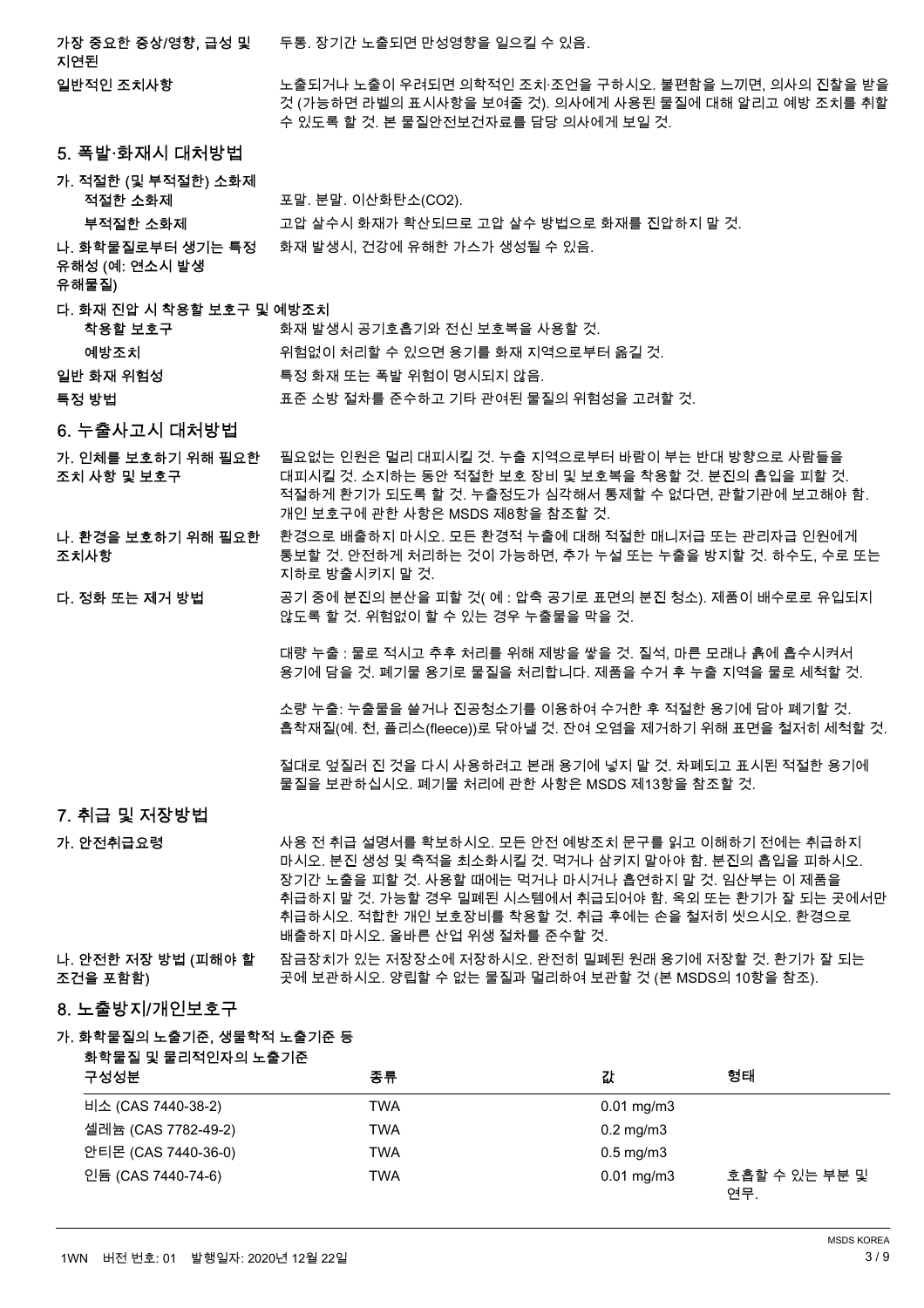| 구성성분                 | 화학물질 및 물리적인자의 노출기준  |              | 종류         |                                   |    | 값               | 형태 |
|----------------------|---------------------|--------------|------------|-----------------------------------|----|-----------------|----|
| 텔루르 (CAS 13494-80-9) |                     |              | <b>TWA</b> |                                   |    | $0.1$ mg/m $3$  |    |
| 구성성분                 | ACGIH (미국산업위생전문가협회) |              | 종류         |                                   |    | 값               |    |
| 비소 (CAS 7440-38-2)   |                     |              | <b>TWA</b> |                                   |    | $0.01$ mg/m $3$ |    |
| 셀레늄 (CAS 7782-49-2)  |                     |              | <b>TWA</b> |                                   |    | $0.2$ mg/m $3$  |    |
| 안티몬 (CAS 7440-36-0)  |                     |              | <b>TWA</b> |                                   |    | $0.5$ mg/m $3$  |    |
| 인듐 (CAS 7440-74-6)   |                     |              | <b>TWA</b> |                                   |    | $0.1$ mg/m $3$  |    |
| 텔루르 (CAS 13494-80-9) |                     |              | <b>TWA</b> |                                   |    | $0.1$ mg/m $3$  |    |
| 생물학적 노출기준<br>구성성분    | ACGIH 생물학적 노출기준     | 값            |            | 결정 요인                             | 표본 | 샘플링 시간          |    |
| 비소 (CAS 7440-38-2)   |                     | $35 \mu g/l$ |            | 무기 비소, 및<br>메틸화된<br>대사산물.<br>비소로서 | 소변 | $\star$         |    |

\* - 견본의 자세한 내용은 출처자료를 참고할 것.

나. 적절한 공학적 관리

(일반적으로 시간당 10회 환기가 되는) 양호한 전체환기를 실시할 것. 환기 속도는 작업장 여건에 맞아야 함. 적용이 가능하면 공정기밀 설비. 국소배기장치 또는 기타 공학적 관리를 사용하여 공기 중 수준이 권고 노출한계 이하가 되도록 유지시킬 것. 노출기준이 설정되지 않은 경우 공기 중 수준이 허용되는 수준이 되도록 유지시킬 것.

다. 개인 보호구

| o 호흡기 보호 | 자료없음.                              |
|----------|------------------------------------|
| ㅇ눈 보호    | 접촉할 것 같은 경우엔 옆에 차폐물이 달린 보안경을 권장함.  |
| ㅇ손 보호    | 자료없음.                              |
| ㅇ 신체 보호  | 적절한 보호복을 착용할 것.                    |
| 생대채      | 모든 이한전 간시에 대한 요구사항을 주수한 것. 신풍 및 올등 |

- ≐ 의학석 감시에 대한 요구사항을 준수할 것. 식품 및 음료로부터 멀리할 것. 물질 취급 후<br>ULL RL UNU L 측상 UIT LLT UILL TE TELL TELL TELL 먹거나, 마시거나 흡연하기 전에 씻는 등 항상 양호한 개인 위생 기준을 준수할 것. 작업복과 보호용 장비를 정기적으로 세척하여 오염물질을 제거할 것. 위생대책
- 9. 물리화학적 특성

가. 외관 (물리적 상태, 색 등)

| 물리적 상태                         | 고체.                      |
|--------------------------------|--------------------------|
| 형태                             | 고체.                      |
| 색                              | 자료없음.                    |
| 나. 냄새                          | 자료없음.                    |
| 다. 냄새 역치                       | 자료없음.                    |
| 라. pH                          | 자료없음.                    |
| 마. 녹는점/어는점                     |                          |
| 녹는점                            | 156.6 °C (313.88 °F) 추정됨 |
| 어는점                            | 156.6 °C (313.88 °F) 추정됨 |
| 바. 초기 끓는점과 끓는점 범위              | 685 °C (1265 °F) 추정됨     |
| 사. 인화점                         | 자료없음.                    |
| 아. 증발 속도                       | 자료없음.                    |
| 자. 인화성(고체, 기체)                 | 자료없음.                    |
| 차. 인화 또는 폭발 범위의 상한/하한          |                          |
| <b>인화 또는 폭발 범위의 하한</b> _ 자료없음. |                          |
| 인화 또는 폭발 범위의 상한                | 자료없음.                    |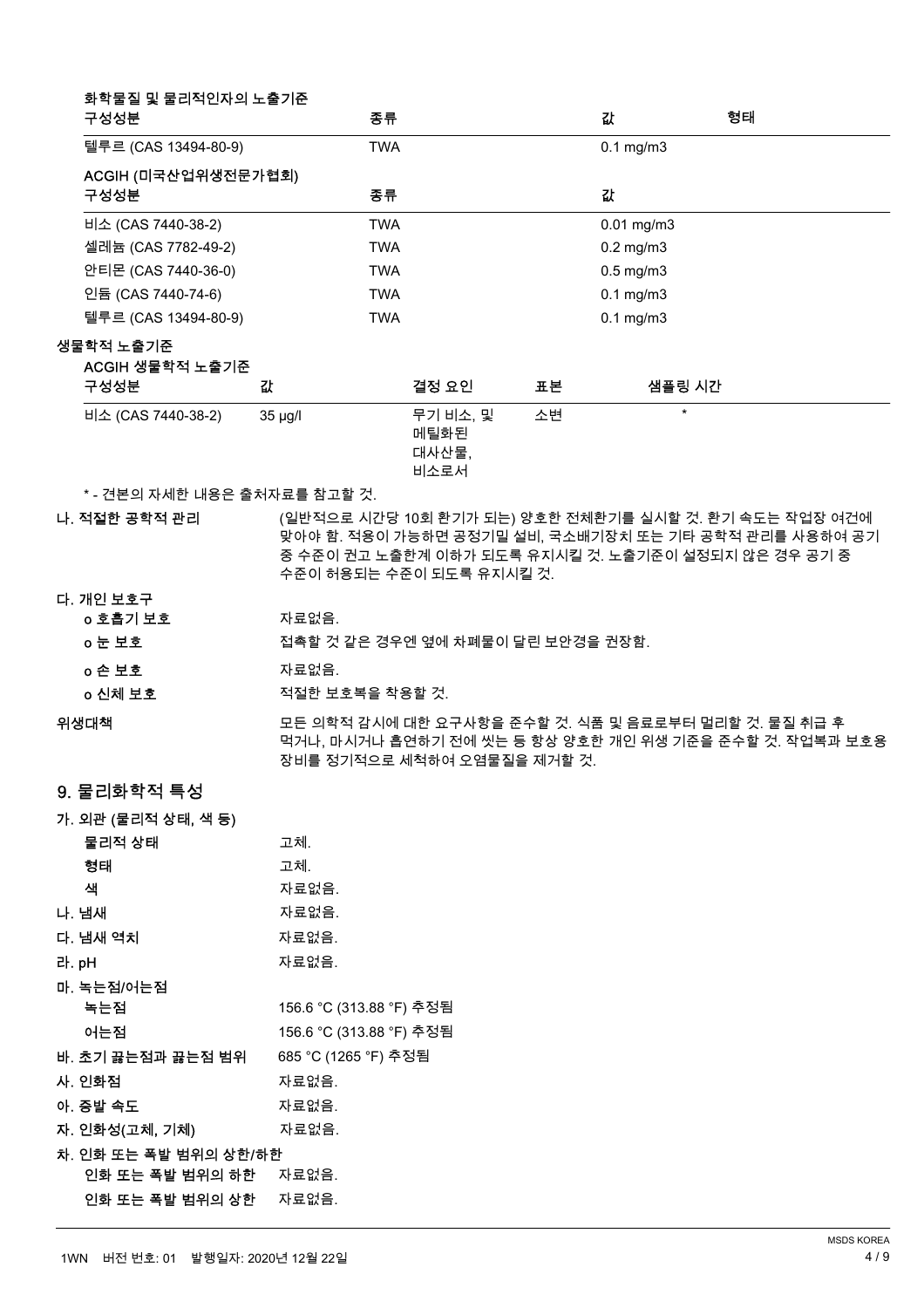|     | <b>폭발 한계 – 하한 (%)           자료없음.</b>     |                                             |                                    |                                                       |
|-----|-------------------------------------------|---------------------------------------------|------------------------------------|-------------------------------------------------------|
|     | 폭발 한계 – 상한 (%)                            | 자료없음.                                       |                                    |                                                       |
|     | 카. 증기압                                    | 3846.99 hPa 추정됨                             |                                    |                                                       |
|     | 타. 용해도                                    |                                             |                                    |                                                       |
|     | 용해도(물)                                    | 자료없음.                                       |                                    |                                                       |
|     | 파. 증기밀도                                   | 자료없음.                                       |                                    |                                                       |
|     | 하. 비중                                     | 5.6 추정됨                                     |                                    |                                                       |
|     | 거. n-옥탄올/물 분배계수 자료없음.                     |                                             |                                    |                                                       |
|     | 너. 자연발화 온도                                | 자료없음.                                       |                                    |                                                       |
|     | 더. 분해 온도                                  | 자료없음.                                       |                                    |                                                       |
|     | 러. 점도                                     | 자료없음.                                       |                                    |                                                       |
|     | 머. 분자량                                    | 자료없음.                                       |                                    |                                                       |
|     | 기타 정보                                     |                                             |                                    |                                                       |
|     | 밀도.                                       | 5.59 g/cm3 추정됨                              |                                    |                                                       |
|     | 폭발 특성                                     | 폭발하지 않음.                                    |                                    |                                                       |
|     | 산화성                                       | 산화성이 아님.                                    |                                    |                                                       |
|     | 10. 안정성 및 반응성                             |                                             |                                    |                                                       |
| 반응성 |                                           | 제품은 통상의 사용, 저장 및 운송조건에서는 안정하고 비반응성임.        |                                    |                                                       |
|     | 가. 화학적 안정성 및 유해 반응의 가능성                   |                                             |                                    |                                                       |
|     | 화학적 안정성                                   | 정상적인 조건 하에서는 물질은 안정함.                       |                                    |                                                       |
|     |                                           | 유해 반응의 가능성 정상적으로 사용할 경우 위험한 반응이 없는 것으로 알려짐. |                                    |                                                       |
|     | 나. 피해야 할 조건 (정전기 방전, 피해야할 물질과의 접촉.        |                                             |                                    |                                                       |
|     | 충격, 진동 등)                                 |                                             |                                    |                                                       |
|     | 다. 피해야 할 물질                               | 산. 강산화제.                                    |                                    |                                                       |
|     |                                           | 라. 분해시 생성되는 유해물질 알려진 유해한 분해산물이 없음.          |                                    |                                                       |
|     | <u>11. 독성에 관한 정보</u>                      |                                             |                                    |                                                       |
|     | 가. 가능성이 높은 노출 경로에 관한 정보                   |                                             |                                    |                                                       |
|     | o 호흡기                                     | 흡입하면 유독함.                                   |                                    |                                                       |
|     | o 피부                                      | 피부 접촉으로 인한 악영향이 예상되지 않음                     |                                    |                                                       |
|     | ㅇ눈                                        | 직접적인 눈 접촉은 일시적인 자극을 일으킬 수 있음.               |                                    |                                                       |
|     | o 경구                                      | 삼키면 유독함.                                    |                                    |                                                       |
|     |                                           |                                             |                                    |                                                       |
|     | 나. 건강 유해성 정보<br>o 급성 독성 (노출가능한            | 흡입하면 유독함. 삼키면 유독함.                          |                                    |                                                       |
|     | 모든 경로에 대해 기재)                             |                                             |                                    |                                                       |
|     | 제품                                        | 종                                           |                                    | 시험 결과                                                 |
|     | GIGSGEIB, 분말                              |                                             |                                    |                                                       |
|     | <u>급성</u>                                 |                                             |                                    |                                                       |
|     | 경구                                        |                                             |                                    |                                                       |
|     | LD50                                      | 쥐                                           |                                    | 2438 mg/kg                                            |
|     | o 피부 부식성 또는 자극성                           | 장기적인 피부 접촉은 일시적인 염증을 유발함.                   |                                    |                                                       |
|     | o 심한 눈 손상 또는 자극성                          | 직접적인 눈 접촉은 일시적인 자극을 일으킬 수 있음.               |                                    |                                                       |
|     | o 호흡기 과민성                                 | 호흡기 감작제가 아님.                                |                                    |                                                       |
|     | o 피부 과민성                                  | 이 제품은 피부민감을 일으키지 않을 것으로 간주됨.                |                                    |                                                       |
|     | o 발암성                                     | 암을 일으킬 수 있음.                                |                                    |                                                       |
|     |                                           |                                             |                                    |                                                       |
|     | IARC 단행본. 발암성에 관한 총평                      |                                             |                                    |                                                       |
|     | 비소 (CAS 7440-38-2)<br>셀레늄 (CAS 7782-49-2) |                                             | 1 인체 발암성 물질<br>3 인체 발암성으로 분류되지 않음. |                                                       |
|     |                                           |                                             |                                    | 제품 또는 어떤 성분으로 0.1% 이상 존재하는 경우에 대한 유전독성이나 돌연변이 유발성에 대한 |
|     | o 생식세포 변이원성                               |                                             |                                    |                                                       |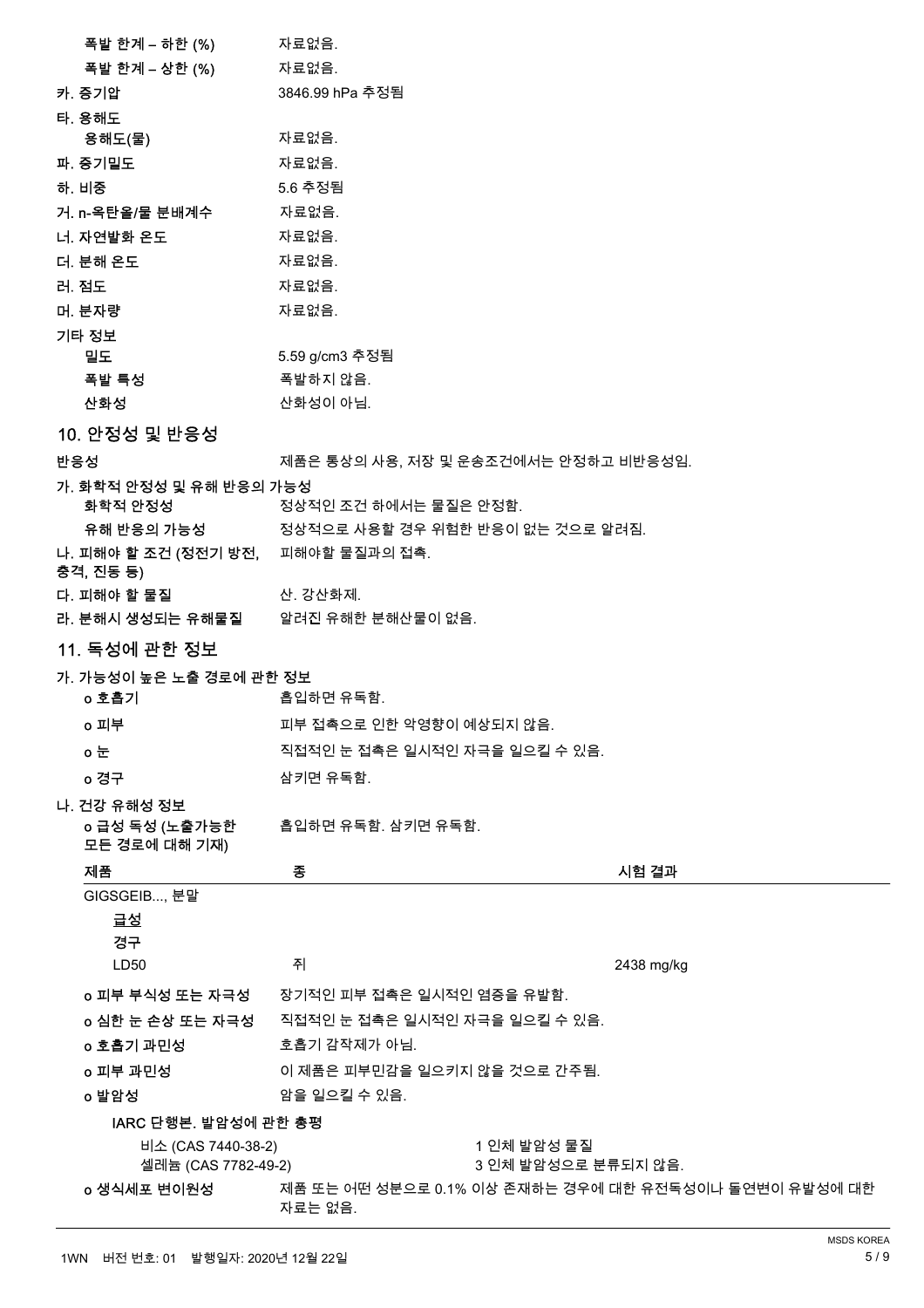| o 생식 독성                 | 태아 또는 생식능력에 손상을 일으킬 수 있음.               |
|-------------------------|-----------------------------------------|
| o 특정 표적장기 독성 (1회<br>노출) | .신체 중 장기에 손상을 일으킴.                      |
| o 특정 표적장기 독성 (반복<br>노출) | . 장기간 또는 반복노출 되면 신체 중 장기에 손상을 일으킬 수 있음. |
| o 흡인 유해성                | -흡인 유해성이 아님.                            |

# 12. 환경에 미치는 영향

가. 생태독성 고객 포 작기적 영향에 의해 수생생물에 매우 유독함.

|             | 제품                                                          |                                                                                                                                                     | 종                                                                        | 시험 결과                   |
|-------------|-------------------------------------------------------------|-----------------------------------------------------------------------------------------------------------------------------------------------------|--------------------------------------------------------------------------|-------------------------|
|             | GIGSGEIB, 분말                                                |                                                                                                                                                     |                                                                          |                         |
|             | 수생                                                          |                                                                                                                                                     |                                                                          |                         |
|             | 어류                                                          | <b>LC50</b>                                                                                                                                         | 어류                                                                       | 31.6294 mg/l, 96 시간     |
|             | 급성                                                          |                                                                                                                                                     |                                                                          |                         |
|             | 어류                                                          | <b>LC50</b>                                                                                                                                         | 어류                                                                       | 31.6294 mg/l, 96 시간 추정됨 |
|             | 구성성분                                                        |                                                                                                                                                     | 종                                                                        | 시험 결과                   |
|             | 비소 (CAS 7440-38-2)                                          |                                                                                                                                                     |                                                                          |                         |
|             | 수생                                                          |                                                                                                                                                     |                                                                          |                         |
|             | 급성                                                          |                                                                                                                                                     |                                                                          |                         |
|             | 어류                                                          | LC50                                                                                                                                                | 펫헤드 미노우 (Pimephales promelas)                                            | 9.9 mg/l, 96 시간         |
|             | 수생환경 유해성, 급성                                                | 수생생물에 매우 유독함.                                                                                                                                       |                                                                          |                         |
|             | 수생환경 유해성, 만성                                                |                                                                                                                                                     | 장기적 영향에 의해 수생생물에 매우 유독함.                                                 |                         |
|             | 나. 잔류성 및 분해성                                                |                                                                                                                                                     |                                                                          |                         |
|             | 다. 생물 농축성                                                   | 자료없음.                                                                                                                                               |                                                                          |                         |
|             | 라. 토양 이동성                                                   |                                                                                                                                                     | 이 제품에 대한 유효한 자료가 없습니다.                                                   |                         |
|             | 마. 기타 유해 영향                                                 |                                                                                                                                                     | 본 성분으로부터 부정적인 환경 영향 (예: 오존층 감소, 광화학적 오존 발생 가능성, 호르몬 붕괴,                  |                         |
|             |                                                             |                                                                                                                                                     | 지구 온난화 가능성) 은 없을 것으로 보입니다.                                               |                         |
|             | 13. 폐기시 주의사항                                                |                                                                                                                                                     |                                                                          |                         |
|             |                                                             |                                                                                                                                                     |                                                                          |                         |
|             | 가. 폐기방법                                                     | 수거하여 재생하거나 밀봉 용기에 담아서 허가된 지역에 서 폐기할 것. 이 물질이 하수구/수로로<br>유입되지 않게 할 것. 화학물질이나 사용한 용기로 연못, 수로 또는 도랑을 오염시키지 말 것. (관련<br>법규에 명시된 내용에 따라) 내용물과 용기를 폐기하시오. |                                                                          |                         |
|             | 나. 폐기시 주의사항 (오염된                                            |                                                                                                                                                     | 빈 용기에 제품잔여물이 있을 수 있으므로, 용기를 비운 후에도 제품표지의 경고사항을 따를 것.                     |                         |
|             | 용기 및 포장의 폐기 방법을<br>포함함)                                     | 빈용기는 재활용 또는 폐기를 위해 허가된 폐기물 처리장에 수집되어야 함.                                                                                                            |                                                                          |                         |
|             | 지정폐기물의 분류번호                                                 | 사용자, 생산자, 폐기물 처리업체가 협의하여 폐기물 코드를 부여해야 함.                                                                                                            |                                                                          |                         |
|             | 14. 운송에 필요한 정보                                              |                                                                                                                                                     |                                                                          |                         |
| <b>IATA</b> |                                                             |                                                                                                                                                     |                                                                          |                         |
|             | A. UN number                                                | <b>UN3288</b>                                                                                                                                       |                                                                          |                         |
|             | B. UN proper shipping name<br>C. Transport hazard class(es) | Toxic solid, inorganic, n.o.s.                                                                                                                      |                                                                          |                         |
|             | <b>Class</b>                                                | 6.1(PGI, II)                                                                                                                                        |                                                                          |                         |
|             | Subsidiary risk                                             |                                                                                                                                                     |                                                                          |                         |
|             | D. Packing group                                            | Ш                                                                                                                                                   |                                                                          |                         |
|             | E. Environmental hazards<br><b>ERG Code</b>                 | No.<br>6L                                                                                                                                           |                                                                          |                         |
|             | F. Special precautions for                                  |                                                                                                                                                     | Read safety instructions, MSDS and emergency procedures before handling. |                         |
|             | user                                                        |                                                                                                                                                     |                                                                          |                         |
|             | Other information                                           |                                                                                                                                                     |                                                                          |                         |
|             | Passenger and cargo<br>aircraft                             | Allowed with restrictions.                                                                                                                          |                                                                          |                         |
|             | Cargo aircraft only                                         | Allowed with restrictions.                                                                                                                          |                                                                          |                         |
| <b>IMDG</b> |                                                             |                                                                                                                                                     |                                                                          |                         |
|             | A. UN number                                                | <b>UN3288</b>                                                                                                                                       |                                                                          |                         |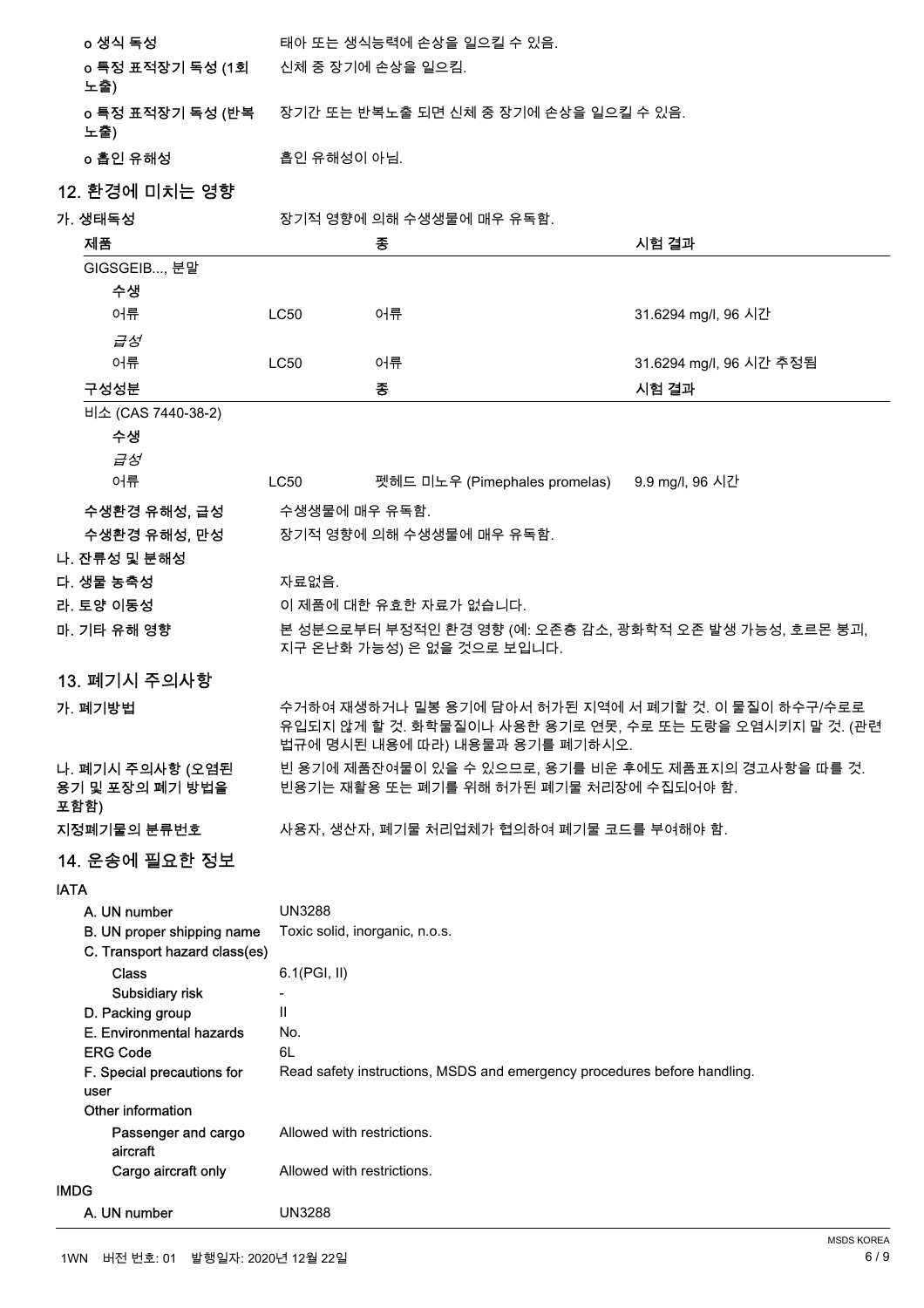| B. UN proper shipping name    | TOXIC SOLID, INORGANIC, N.O.S.                                           |
|-------------------------------|--------------------------------------------------------------------------|
| C. Transport hazard class(es) |                                                                          |
| <b>Class</b>                  | $6.1$ (PGI, II)                                                          |
| Subsidiary risk               |                                                                          |
| D. Packing group              | Ш                                                                        |
| E. Environmental hazards      |                                                                          |
| Marine pollutant              | No.                                                                      |
| <b>EmS</b>                    | F-A. S-A                                                                 |
| F. Special precautions for    | Read safety instructions, MSDS and emergency procedures before handling. |
| user                          |                                                                          |
| MARPOL 73/78 부록 II 및 IBC      | 해당없음.                                                                    |
| 코드에 따른 벌크 상태 운송               |                                                                          |

# IATA; IMDG



## 15. 법적 규제현황

가. 산업안전보건법에 의한 규제

제조등의 금지 유해물질

규제되지 않음.

허가대상 유해물질 ꟹꭁ (CAS 7440-38-2)

#### 관리대상 유해물질

ꫵꆽ鰹 (CAS 7782-49-2) 안티몬 (CAS 7440-36-0) 넭麅 (CAS 7440-74-6)

## 특수건강진단 대상물질

ꟹꭁ (CAS 7440-38-2) 안티몬 (CAS 7440-36-0)

# 작업환경 측정대상물질

ꟹꭁ (CAS 7440-38-2) ꫵꆽ鰹 (CAS 7782-49-2) 안티몬 (CAS 7440-36-0)

#### 노출기준설정물질

ꟹꭁ (CAS 7440-38-2) ꫵꆽ鰹 (CAS 7782-49-2) 안티몬 (CAS 7440-36-0) 넭麅 (CAS 7440-74-6) 텔루르 (CAS 13494-80-9)

#### 나. 화학물질관리법 (구: 유해화학물질관리법) 에 관한 규제

사고대비물질

규제되지 않음.

### 화학물질의 등록 및 평가 등에 관한 법률

#### 금지물질

규제되지 않음.

#### 등록대상 기존 화학물질 (PEC) (환경부 고시 제2015-92)

ꟹꭁ (CAS 7440-38-2) ꫵꆽ鰹 (CAS 7782-49-2)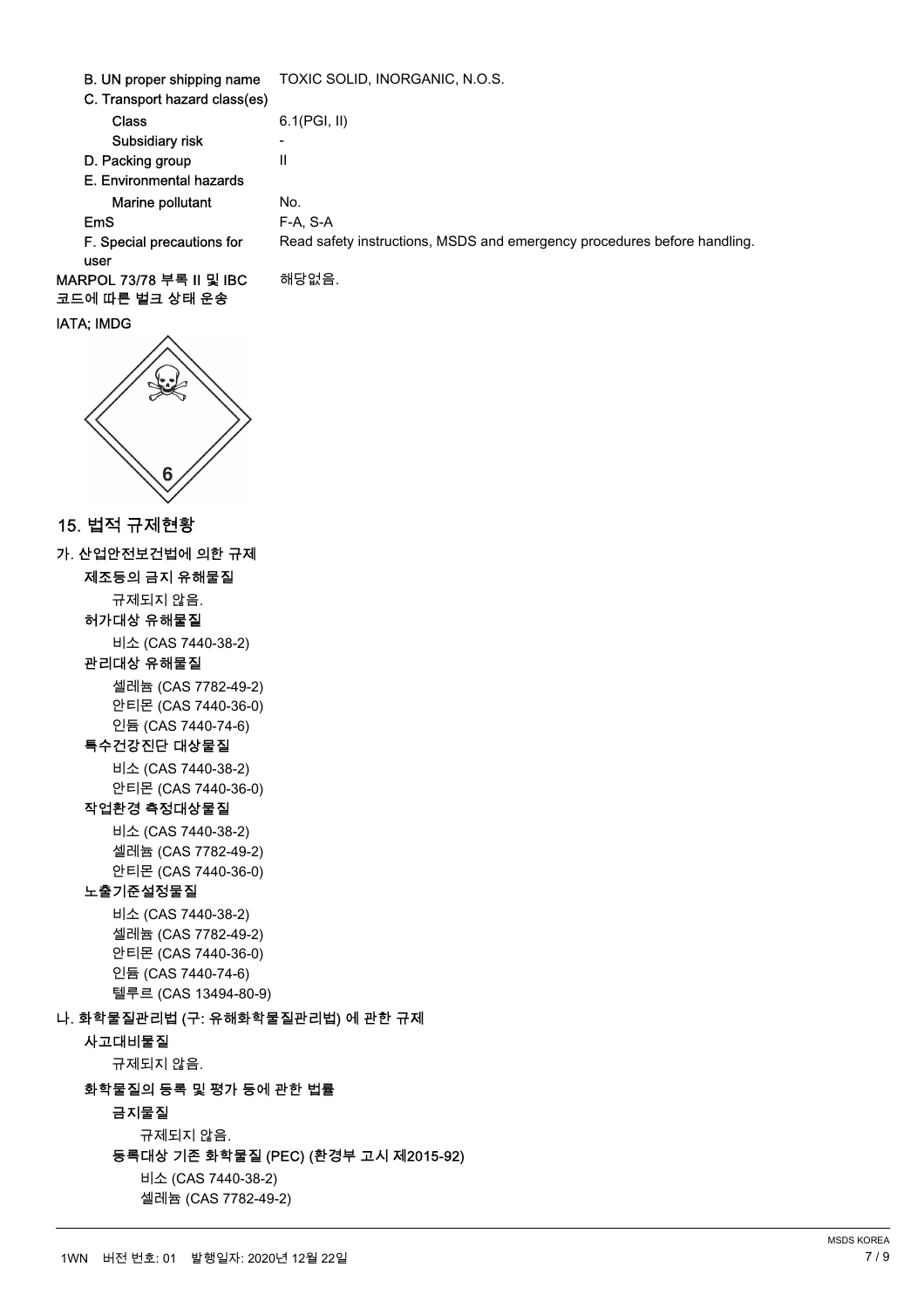#### 제한물질

규제되지 않음.

#### 유독물질

| 비소 (CAS 7440-38-2)  | 97-1-119 |
|---------------------|----------|
| 셀레늄 (CAS 7782-49-2) | 97-1-134 |

#### 다. 위험물안전관리법에 의한 규제

라. 폐기물관리법에 의한 규제

#### 폐유기용제중 할로겐족에 해당되는 물질

규제되지 않음.

#### 유해물질

비소 (CAS 7440-38-2) また 중 정저, 분진, 폐주물사, 폐사, 폐내화물, 도자기조각, 소각재, 안정화 뚜는 고형화처리물 및 폐촉매에 함유된 유해물질 1.5 mg/l 오니류, 폐흡착제 및 폐흡수제에 함유된 유해물질 1.5 mg/l

# 마. 기타 국내 및 외국법에 의한 규제

대기환경보저법

#### 대기유해물질

ꟹꭁ (CAS 7440-38-2) 셀레늄 (CAS 7782-49-2) 안티몬 (CAS 7440-36-0)

텔루르 (CAS 13494-80-9)

#### 특정 유해 화학물질 및 살충제에 관한 사전통보승인절차 (PIC에 관한 규정, MoE 번호 2014-252, 2014년 12일 31일; 살충제에 관한 규정, RDA 번호 2014-26), 개정된 바에 따라

등재되지 않음.

### 특정대기유해물질

ꟹꭁ (CAS 7440-38-2)

추가 정보 접근 아침 그 시 물질의 안전보건자료는 산업안전보건법 제41조에 의거하여 작성된 것임.

#### 목록현황

|  |  |  | 국가 혹은 지역 |  |  |
|--|--|--|----------|--|--|
|--|--|--|----------|--|--|

뼑霢 뼑霢 韥눩쀉뼎ꓱ덽 ꑞꈒ(ECL) 꾽

\*"예"는 본 제품의 모든 성분들이 해당 국가(들) 의 목록에 관한 요구사항을 준수하고 있음을 나타냄 "아니오"는 본 제품의 하나 또는 그 이상의 성분이 해당 국가의 목록에 등재되지 않았거나 면제되지 않음을 나타냄.

### 16. 그 밖의 참고사항

| 가. 자료의 출처          | <b>ACGIH</b>                                                                                                                                                                                                                                                                                                                                                                                                                                                                                                                                                                                                          |
|--------------------|-----------------------------------------------------------------------------------------------------------------------------------------------------------------------------------------------------------------------------------------------------------------------------------------------------------------------------------------------------------------------------------------------------------------------------------------------------------------------------------------------------------------------------------------------------------------------------------------------------------------------|
|                    | EPA: 데이터베이스 확보<br>NLM: 유해화학물질 데이타베이스 US. IARC 화학물질인자의 노출기준 모노그래프 대한민국.<br>사고대비물질 (대통령령 제19203호 유해화학물질관리법시행령) 위험물지정수량 (대통령령<br>제18406호 위험물안전관리법시행령 별표 1)<br>대한민국. 제조등의 금지유해물질 (대통령령 제13053호 산업안전보건법 시행령 제29조) 대한민국.<br>제조 또는 사용 허가대상 유해물질 (대통령령 제13053호 산업안전보건법시행령 제30조) 대한민국.<br>유독물등에 해당하지 아니하는 화학물질 (국립환경과학원고시 제 1997-10 개정) 대한민국. 관찰<br>대상 화학물질 (TCCL 장관 명령 제 6조)<br>대한민국. 화학물질 및 물리적인자의 노출기준 (노동부고시 제1986-45 개정) 대한민국.<br>취급금지물질 (유해화학물질관리법 제 11조) 대한민국. 휘발성유기화합물 (환경부고시 제2001-36,<br>2001년 3월8일 개정) 대한민국. 취급제한물질 (유해화학물질관리법 제 11조) 대한민국. 유해<br>화학물질 관리법 (TCCL), 기존화학물질목록 (KECI)<br>유해화학물질관리법, 기존화학물질목록 1997년이전목록 |
|                    | 대한민국. 유독물 (유해화학물질관리법 제 10조) 대한민국. 화학물질의 배출량조사 및 산정계수에<br>관한 규정 (유해화학물질관리법 제 14조)                                                                                                                                                                                                                                                                                                                                                                                                                                                                                                                                      |
| 나. 최초 작성일자         | 2020년 12월 22일                                                                                                                                                                                                                                                                                                                                                                                                                                                                                                                                                                                                         |
| 다. 개정 횟수 및 최종 개정일자 | 해당없음.                                                                                                                                                                                                                                                                                                                                                                                                                                                                                                                                                                                                                 |
| 라. 기타              | 자료없음.                                                                                                                                                                                                                                                                                                                                                                                                                                                                                                                                                                                                                 |

목록명 목록 등재 (예/아니오)